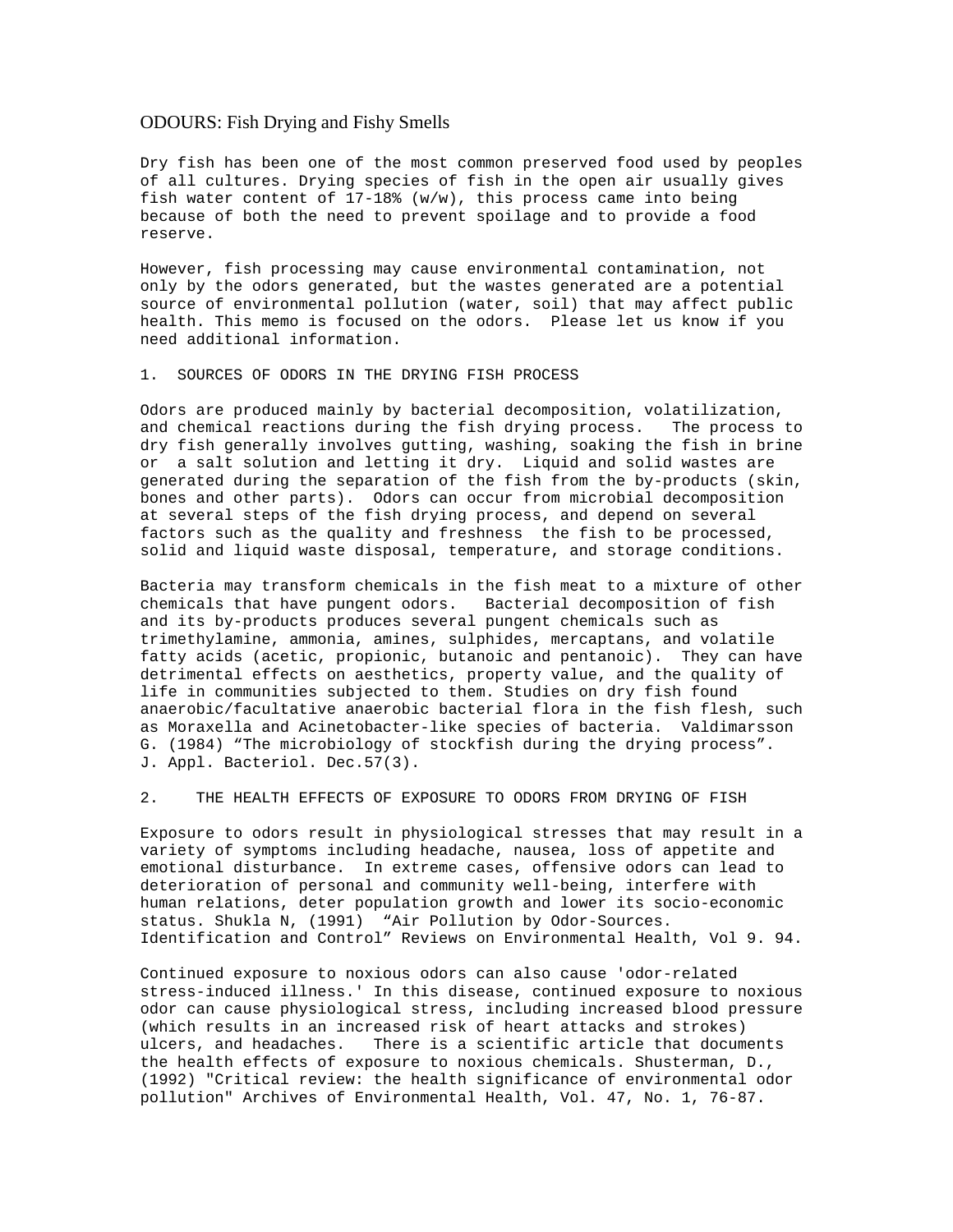Subjects who have been explosed to malodors reported that they thought the odors had a negative effect on human task performance, mood and perceived health. Knasko, S. (1993) "Performance, mood, and health during exposure to intermittent odors." Archives Environmental Health, Sept-Oct, 48 (5).

The most commonly reported compounds on odorous chemicals are irritants of the respiratory tract, skin or eyes. The extent to which people regard mal-odor as a threat to their health is a relatively strong predictor of annoyance. Moreover, the effects of long-term low exposure are similar to the effects of temporary high exposure. Cavalini PM. (1994) "Industrial odorants: the relationship between modeled exposure concentrations and annoyance." Arch Environ Health. Sep-Oct;49(5). Allergic reactions to inhalation of raw fish aeroallergens have also been documented. In Madrid, patients with fish allergy have exhibited respiratory symptoms after bieing exposed to fish aeroallergens. Taylor AV (2000) "Detection and quantitation of raw fish aeroellergens from an open-air fish market". Journal of Allergy Clinical Immunology. Jan; 105.

## 3. LEGAL BASIS TO ABATE NOXIOUS ODORS FROM A SOURCE

Air pollution control authorities dealing with odourous emissions from industrial, municipal and agricultural activities are often faced with many complaints from the public. In Germany, the Directive on Odour in ambient air provides a regulating system for the abatement of odour annoyance. Ambient air quality standards have been established based on investigations of the relationship between ambient odour load and community annoyance reaction. The following paper describes a tool for the assessment of annoyance reactions, whereby degree of annoyance is correlated with ambient odour load. Sucker K et al. (2001) "Adverse effects of environmental odours: reviewing studies on annoyance responses and symptom reporting" Water Science Technology 44(9):43-51.

<http://www.ncbi.nlm.nih.gov/entrez/query.fcgi?cmd=Retrieve&db=pubmed&d opt=Abstract&list\_uids=11762482>

According to article 3 of the German Federal Protection Act all odours caused by manufacture or industrual plants are defined as an annoyance. In the Directive on Odour in Ambient Air a complete system is designed, beginning with measurement methods and concluding with ambient air quality requirements. The paper written by Both R. (2001) "Directive on odour in ambient air: an established system of odour measurement and odour regulation in Germany" Water Sci Technol. 44(9):119-26. describes some main aspects of more than five years of practical experience and a perspective on some future investigations and developments about this issue. As a conclusion it is pointed out that in practice, the Directive on Odours has been successful. Both methods, field measurements with panels and dispersion modelling, are generally qualified for the determination of odour loads. The restriction of odour loads by limit values expressed as odour frequency per year for certain areas has been established in a lot of cases.

In the U.S., the legal basis to abate noxious odors is nuisance law. A nusisance occurs when one person interferes with enjoyment of another's